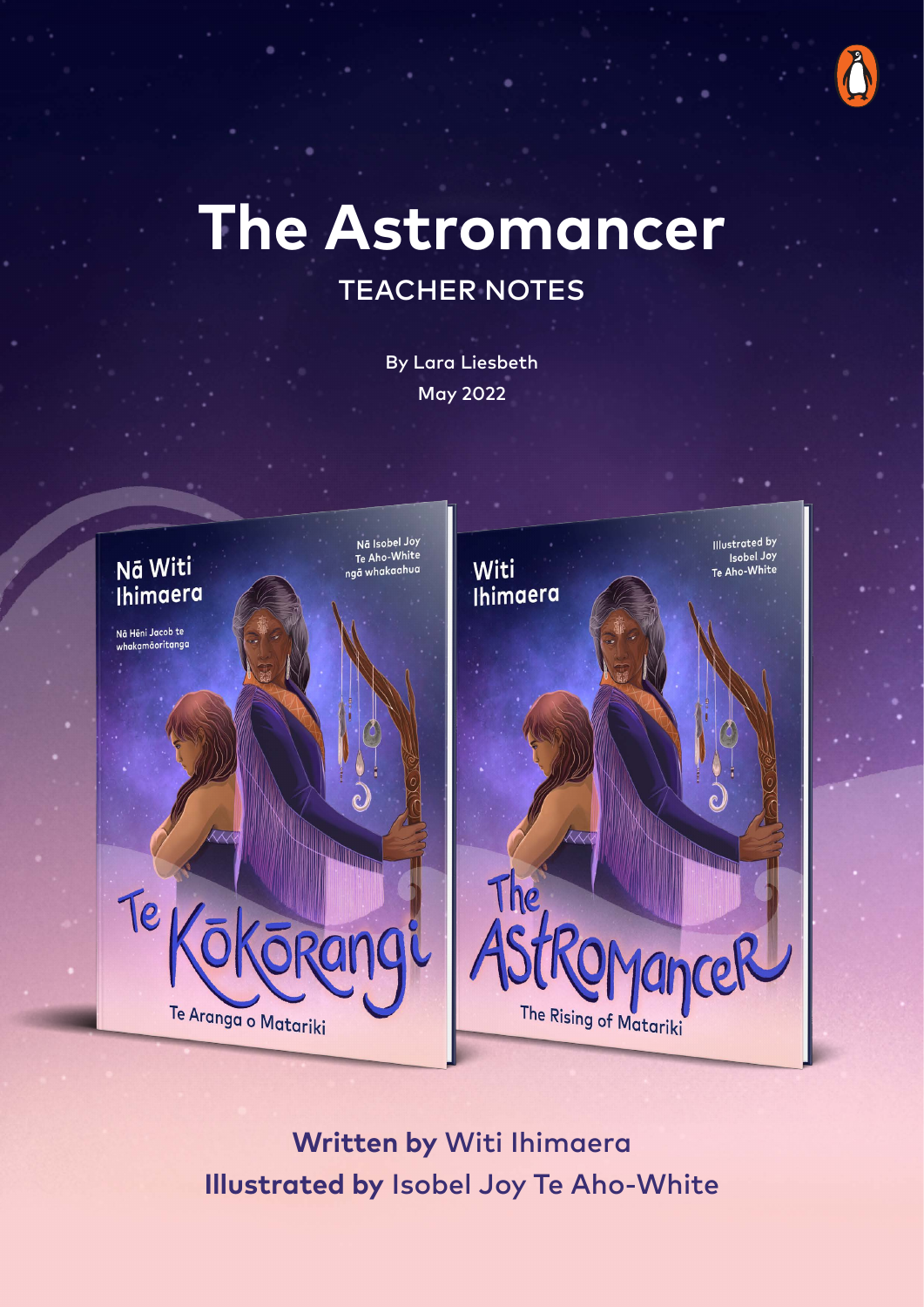# **BEFORE READING**

1. You can tell a lot about a book before you even open it! Let's see what the clues are that we can get from the cover of this book.

What can you see?

How does what you can see help you understand what this book will be about?

Who do you think the two figures on the cover are?

- 2. What colours have been used on the cover? Why do you think they have been chosen?
- 3. What can you see on the staff that the woman is holding?

What do you think these things represent?

- 4. Turn to the back of the book. What can you see? Describe.
- 5. What is the secondary title of the book? Why has Witi Ihimaera decided to use this description?

# **DURING READING**

#### *Comprehension Questions*

#### Chapter:

- 1. What decision does Te Kōkōrangi make?
- 2. What is 'the leaping place into the heavens'?
- 3. What do the people of the plains call the observatory?
- 4. If Matariki is bright in the sky, what does that signify?
- 5. What is Te Waka O Rangi?
- 6. Who is Ruatapu?
- 7. What is Puanga?
- 8. In this chapter, Ariā becomes a leader. How?
- 9. What crucial event happens in this chapter?
- 10.What does Ariā discover is the 'gift to change everything'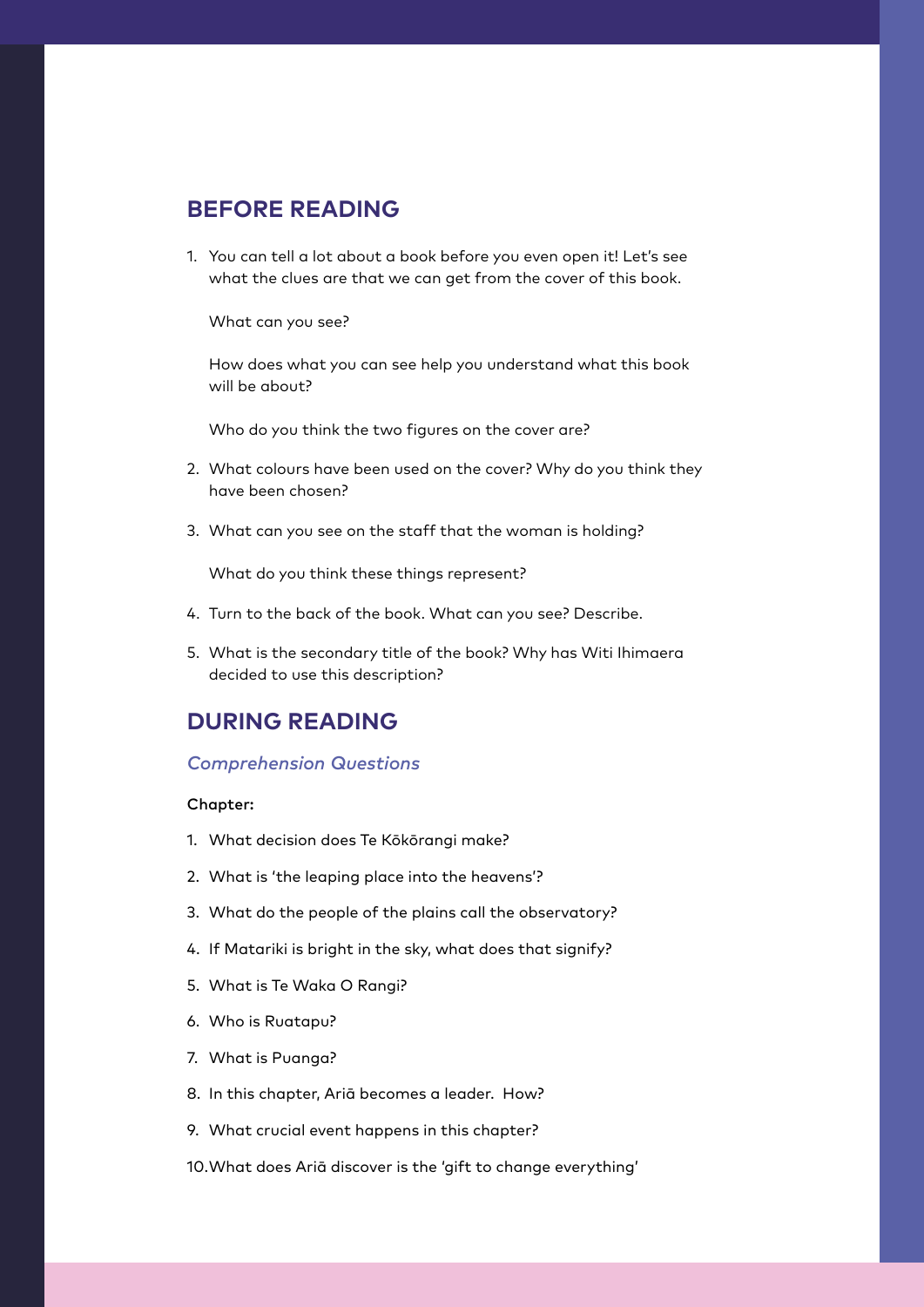## *Myths, Legends, History and Storytelling*

In this book, the author mixes mythological/historical figures from Te Ao Māori with fiction. Therefore, this story is a type of myth; in this case, a story concerning the early history of Aotearoa/New Zealand. It explains a natural phenomenon (the matariki star constellation and celebration of the Māori New Year), and involves supernatural beings or happenings - all signs of mythology in storytelling!

1. What do you know about Matariki? Can you think of ways Matariki informs our daily lives in Aotearoa? Where have you heard about it before? Write your thinking below:

The story of Matariki and what I know:

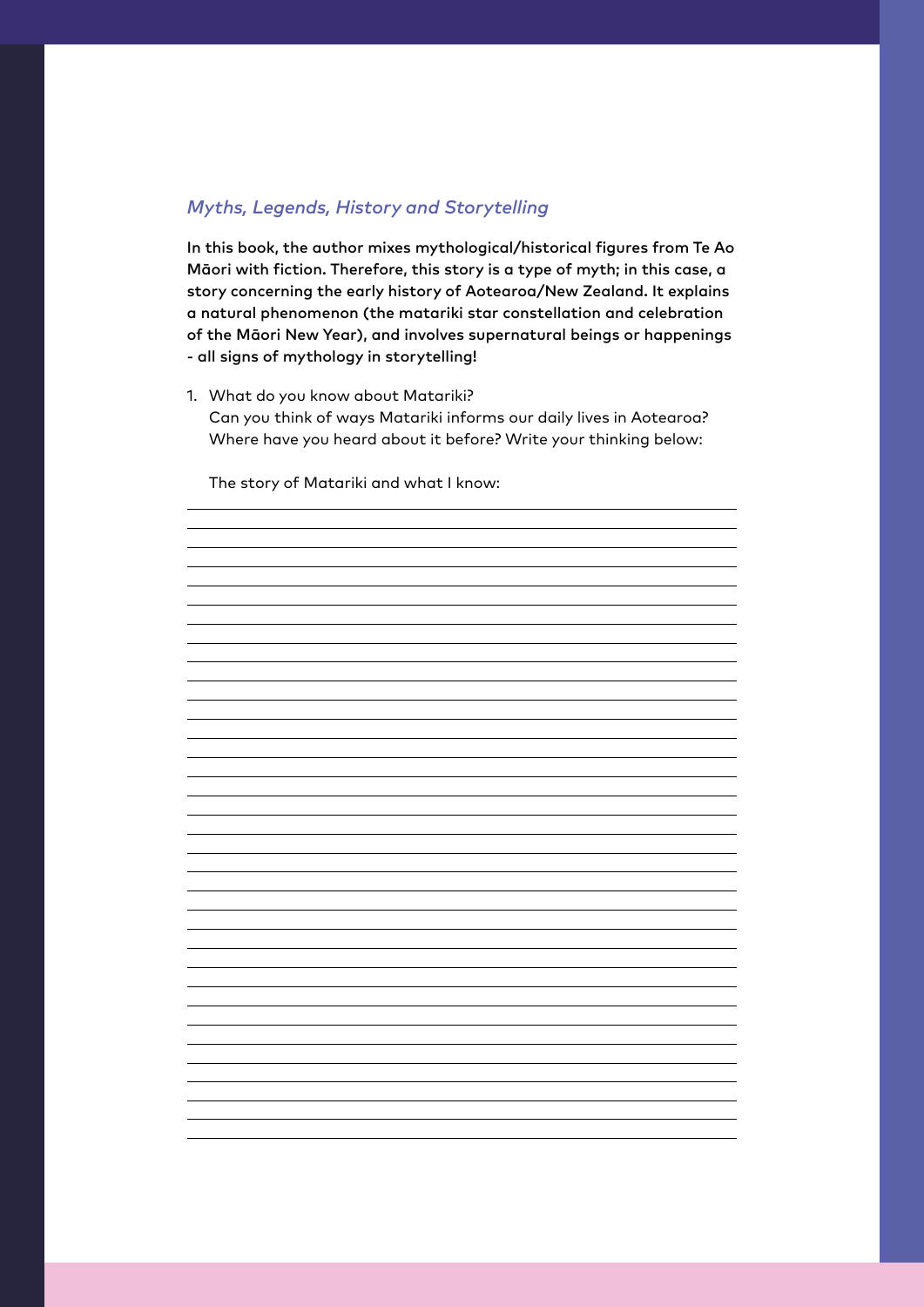2. Witi Ihimaera says: 'Te Kōkōrangi is based on Hine-te-ariki, who lived long ago and had a pā on Tirotiro-whetū mountain. The star waka (Te Waka o Rangi) is even older … but Ariā and the boys could be any young New Zealanders living today."

Why do you think Witi Ihimaera has mixed mythology with new storytelling? Write your thinking below:

<u> 1989 - Johann Stoff, amerikansk politiker (d. 1989)</u>

<u> 1989 - Johann Stoff, amerikansk politiker (\* 1908)</u>

<u> 1989 - Johann Barbara, marka a shekara tsa 1989 - An tsa 1989 - An tsa 1989 - An tsa 1989 - An tsa 1989 - An</u>

<u> 1989 - Andrea Station Barbara, amerikan personal di sebagai personal di sebagai personal di sebagai personal</u>

3. This book is called The Astromancer.

What is astromancy? Who is an astromancer?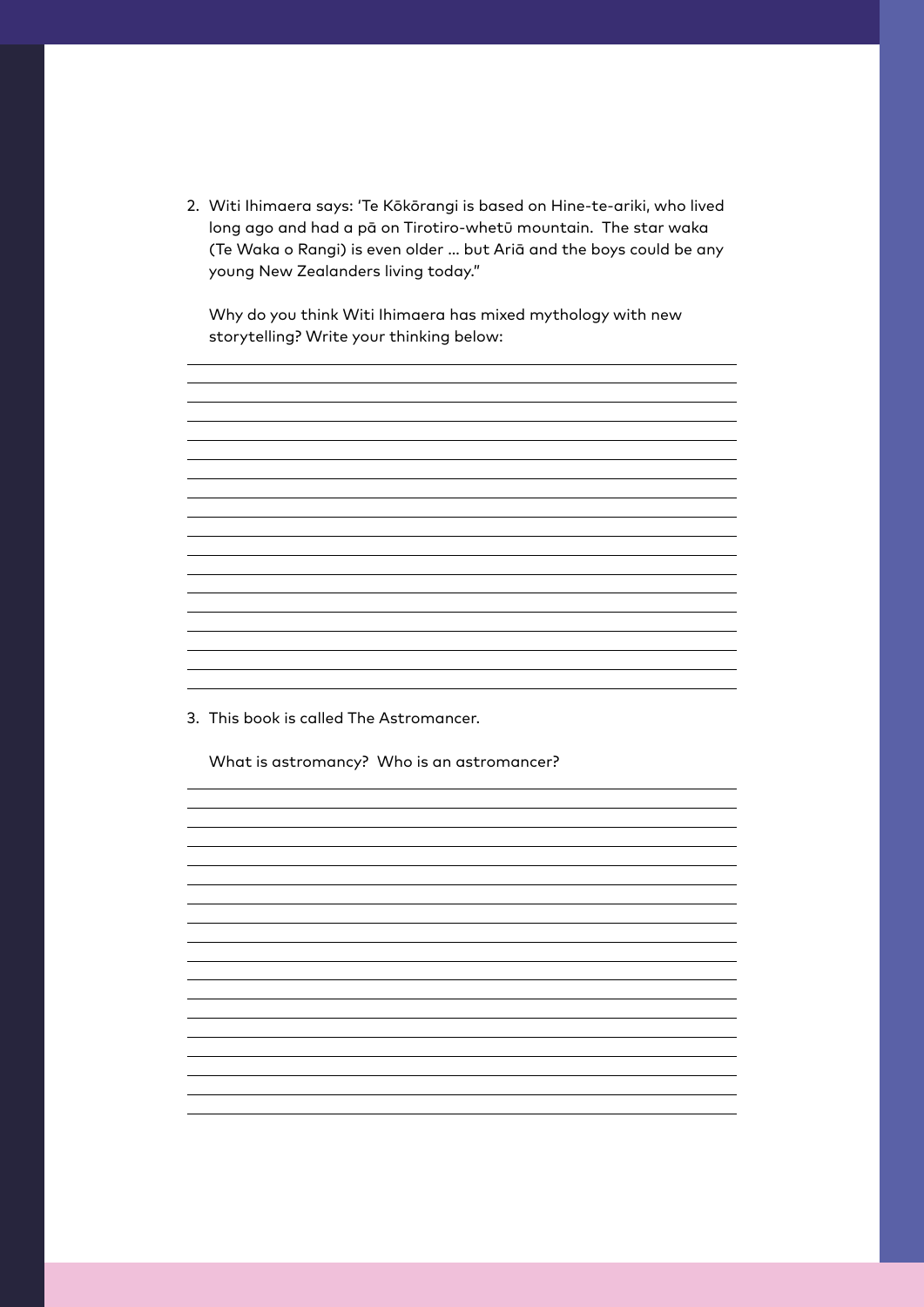4. Research ONE other myths or legends that you haven't heard before. It can be from Te Ao Māori or from a different culture. You may be surprised at the similarities from different countries! (If you are stuck, choose from the creation myth and characters described on page 7).

Write this myth in your own words below.

Myth/legend:

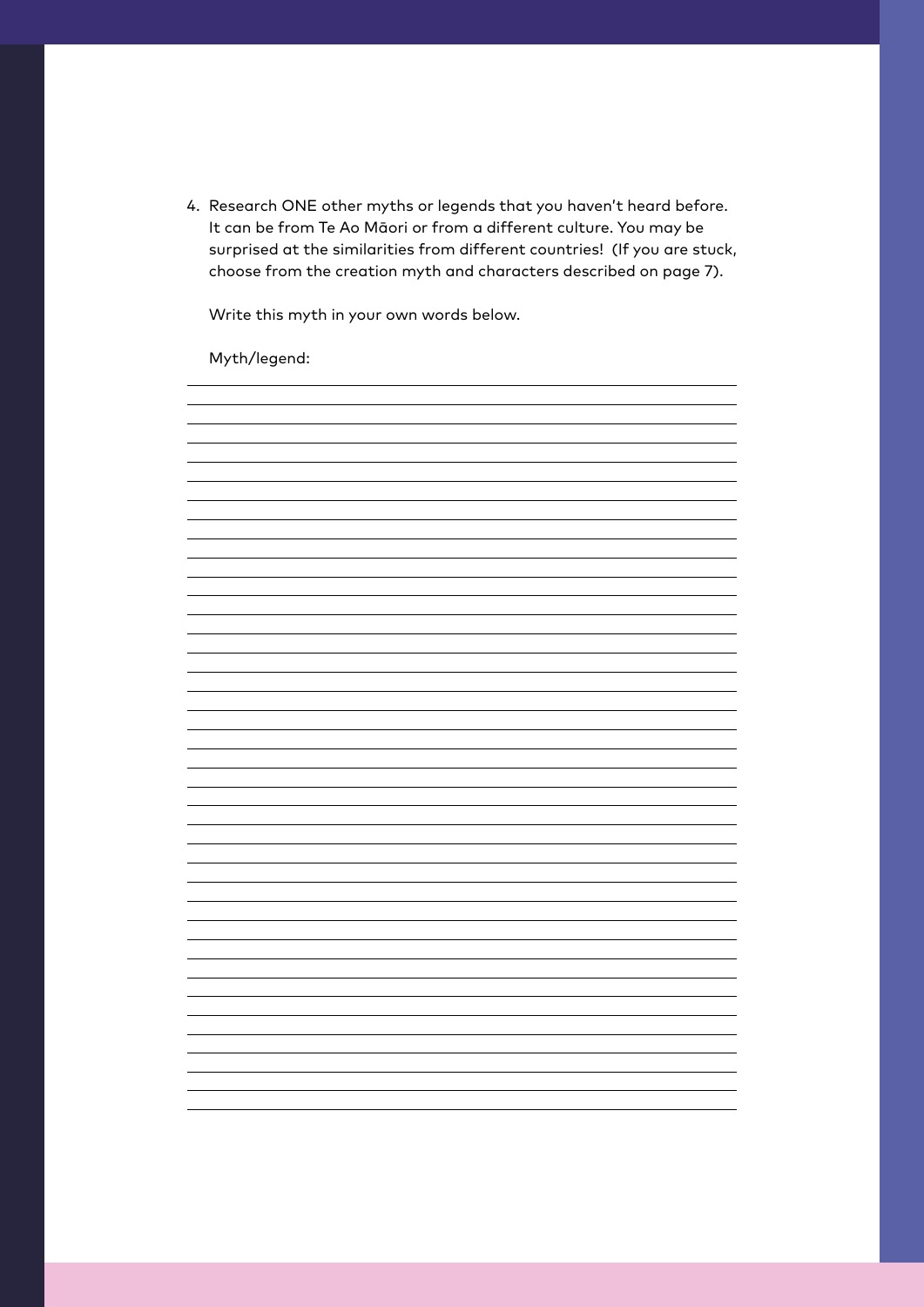## *Vocabulary*

Here are some interesting words in te Reo from the story Witi Ihimaera has written.

|                | a. Pūhā    |
|----------------|------------|
| $\blacksquare$ | $\sim$ $-$ |

- b. Pā c. Kai
- d. Karakia
- f. Mahi
- g. Iwi
- h. Haka
- i. Mokopuna

e. Maramataka

- j. Aroha
- 1. Use a glossary/ngā kupu to write down the definitions of these words in English.
- 2. Use them in a sentence. Check with your teacher to make sure you are using them correctly. Share with a partner.

## *Characters*

Aria and Te Kōkōrangi are two of the main characters in this book. Their relationship is one of the most important ones throughout the text.

- a. Why does Te Kōkōrangi choose Aria?
- b. In your opinion, does Ariā deserve to be an apprentice? Why/not?
- c. What changes do you see in Ariā by the end of the book?
- 1. How do these two main characters develop throughout the book? Divide two pages into three columns titled 'Beginning', 'Middle' and 'End' - one for Te Kōkōrangi and the other for Aria. Fill in the columns with your understanding of these characters throughout the text.

#### **Te Kōkōrangi**

| <b>Beginning</b> | <b>Middle</b> | End |
|------------------|---------------|-----|
|                  |               |     |
|                  |               |     |
|                  |               |     |
|                  |               |     |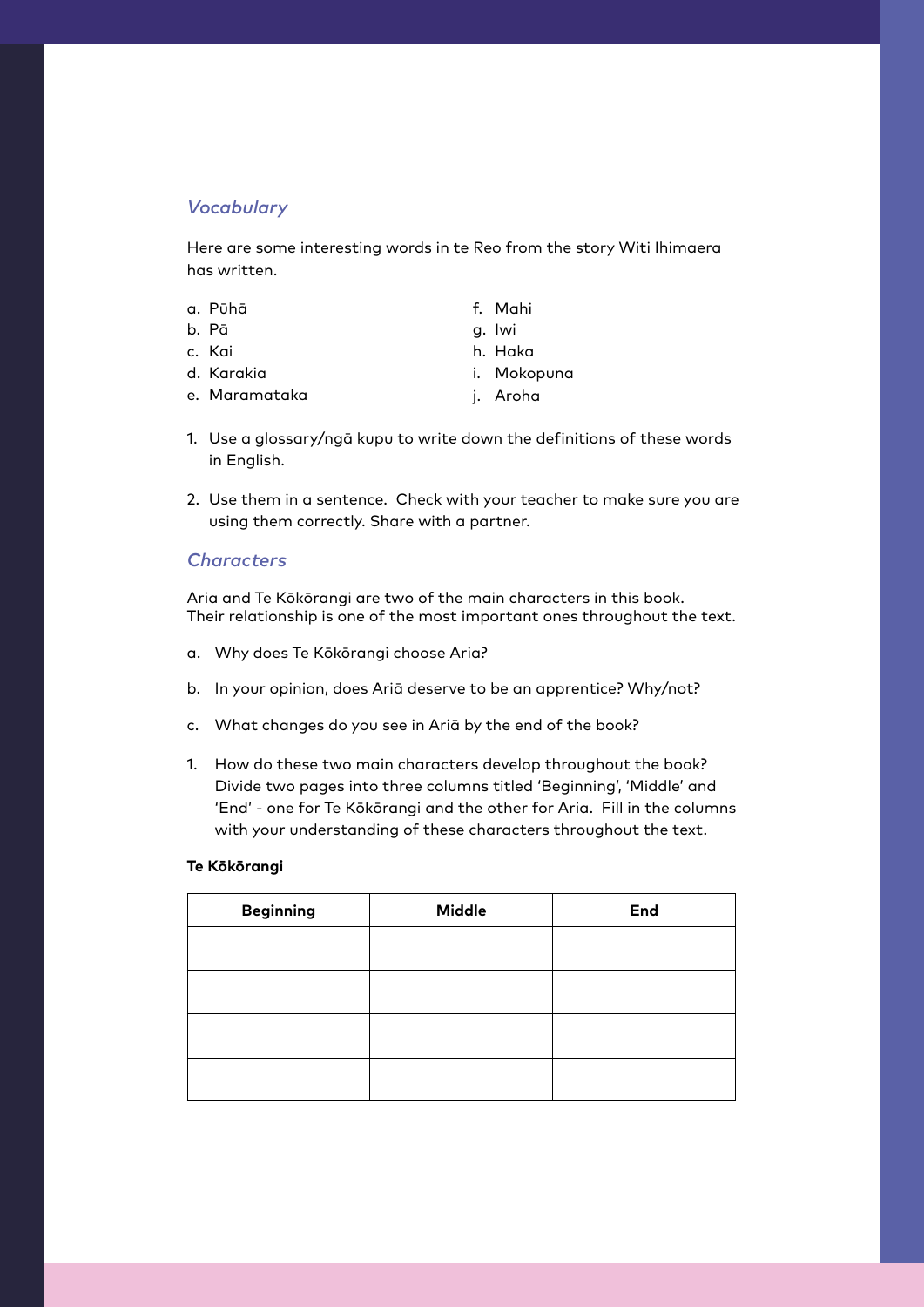| <b>Beginning</b> | <b>Middle</b> | End |
|------------------|---------------|-----|
|                  |               |     |
|                  |               |     |
|                  |               |     |
|                  |               |     |

2. Find quotes from the book to support your opinion. Add the quotes to these character development pages.

## *Illustrations*

Isobel Joy Te Aho-White's illustrations are rich with colour and context. They complement Witi Ihimaera's storytelling and add richness to the words, as the best illustrations do.

Answer these questions:

1. Colours are important in illustrations. Choose one full page illustration from the book and describe how colour is used, both literally (on the page) and symbolically (what the colours represent):

<u> 1989 - Johann Stoff, amerikansk politiker (\* 1908)</u>

**Ariā**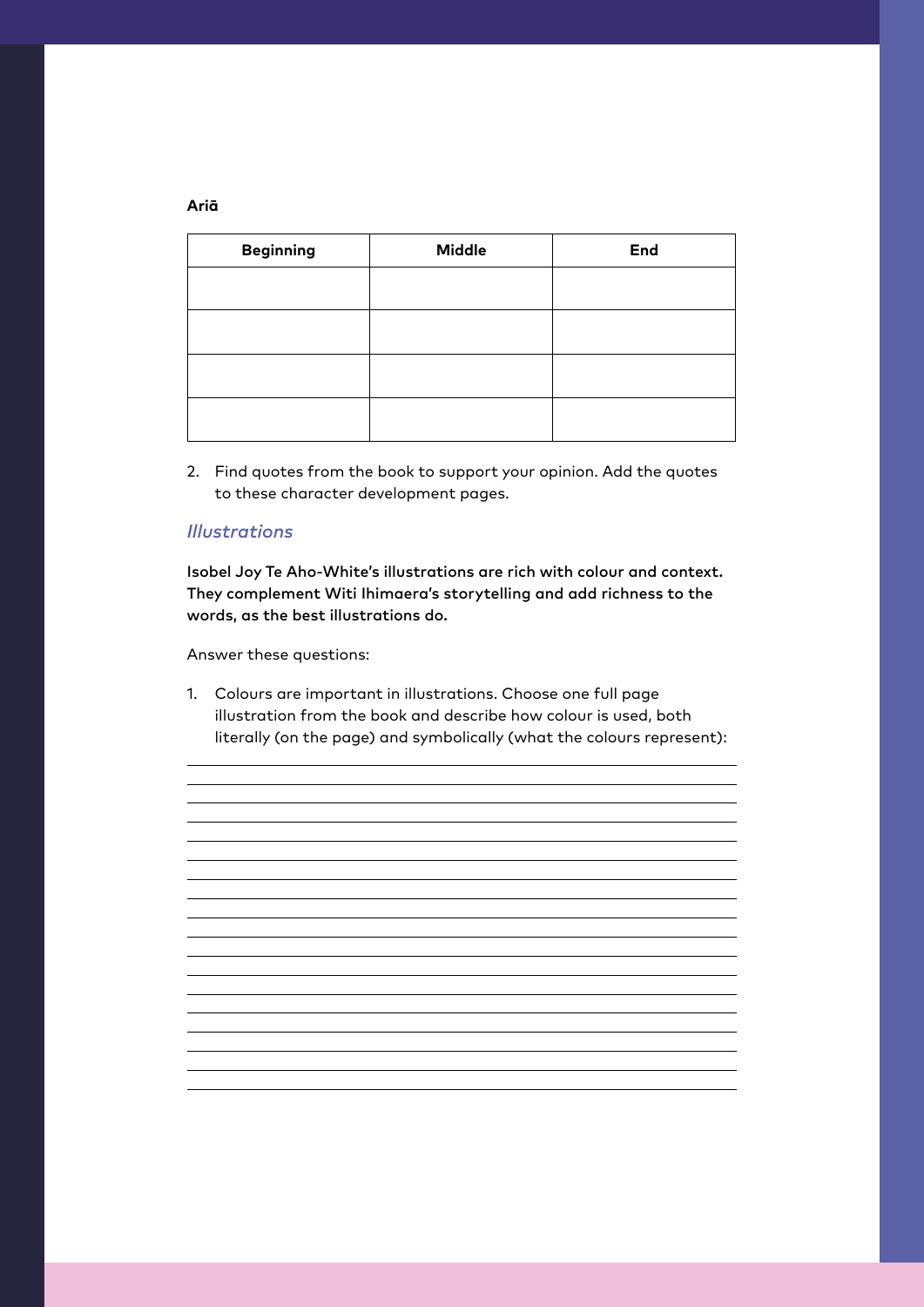2. Why do you think Te Aho-White chose to use both colour and black and white illustrations?

<u> 1989 - Johann Stoff, deutscher Stoffen und der Stoffen und der Stoffen und der Stoffen und der Stoffen und der</u> <u> 1989 - Johann Stoff, deutscher Stoff, der Stoff, der Stoff, der Stoff, der Stoff, der Stoff, der Stoff, der S</u>

<u> 1989 - Johann Barn, amerikansk politiker (d. 1989)</u>

<u> 1989 - Johann Barn, amerikansk politiker (d. 1989)</u>

the control of the control of the control of the control of the control of the control of the control of the control of the control of the control of the control of the control of the control of the control of the control

<u> 1989 - Johann Stoff, amerikansk politiker (d. 1989)</u>

<u> 1989 - Johann Stoff, amerikansk politiker (d. 1989)</u>

<u> 1989 - Johann Barbara, martxa alemaniar amerikan basar da a</u>

3. How would you describe the illustrator's artistic style? How do you think she creates her pictures?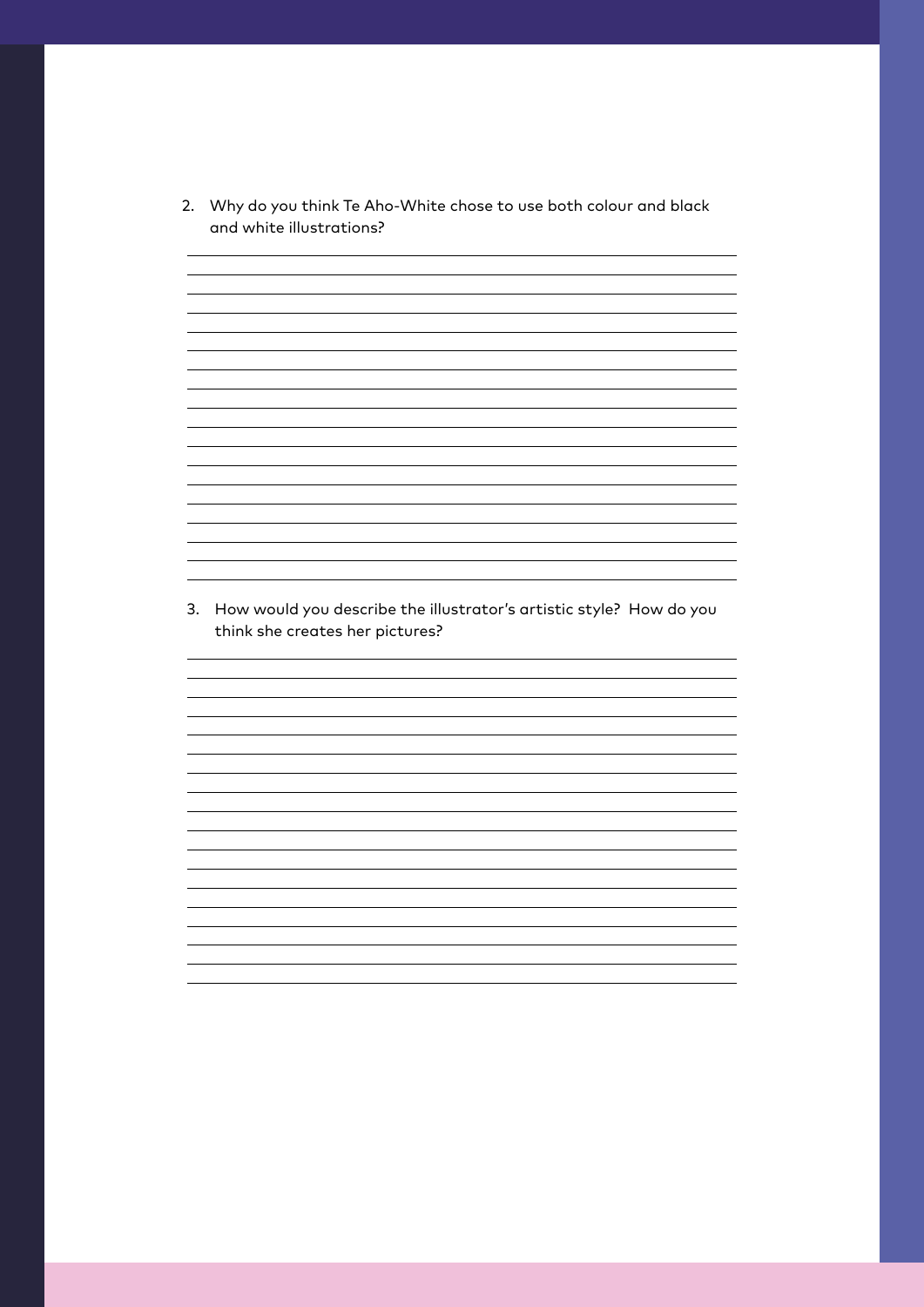#### *Research and Creative Responses*

- 1. Choose one of your favourite pages from this book. Write a letter to either Witi Ihimaera or Isobel Joy Te Aho-White explaining why it is your favourite. You could talk about the way the author uses words, or the way the illustrator uses colour, composition, font, and shading
- 2. Research these Matariki-friendly activities. What are they?
	- a. te whai a Māui
	- b. taonga puoro
	- c. tā pōtaka
	- d. poutoti
	- e. karetao
- 3. An important part of Matariki is knowing who you are and where you have come from. Write your pepeha and practice for use during Matariki. You can use the website https://pepeha.nz/create-pepeha to help you if you're note sure where to start.
- 4. In groups of five, turn one part of The Astromancer into a play. You will need to cast Te Kōkōrangi and ; who else will you include in the play? Practice and perform for your class.
- 5. Food and the way it is produced is really important at Matariki. Research the four Māori gods (atua) that are thought to be most aligned with food:
	- a. Tāne-mahuta
	- b. Tangoroa
	- c. Haumiatikitiki
	- d. Rongomatāne

If you are stuck, you can start here:

[https://teara.govt.nz/en/traditional-maori-religion-nga-karakia-a-te](https://teara.govt.nz/en/traditional-maori-religion-nga-karakia-a-te-maori/page-1 )[maori/page-1](https://teara.govt.nz/en/traditional-maori-religion-nga-karakia-a-te-maori/page-1 )

<https://teara.govt.nz/en/te-hi-ika-maori-fishing/page-1>